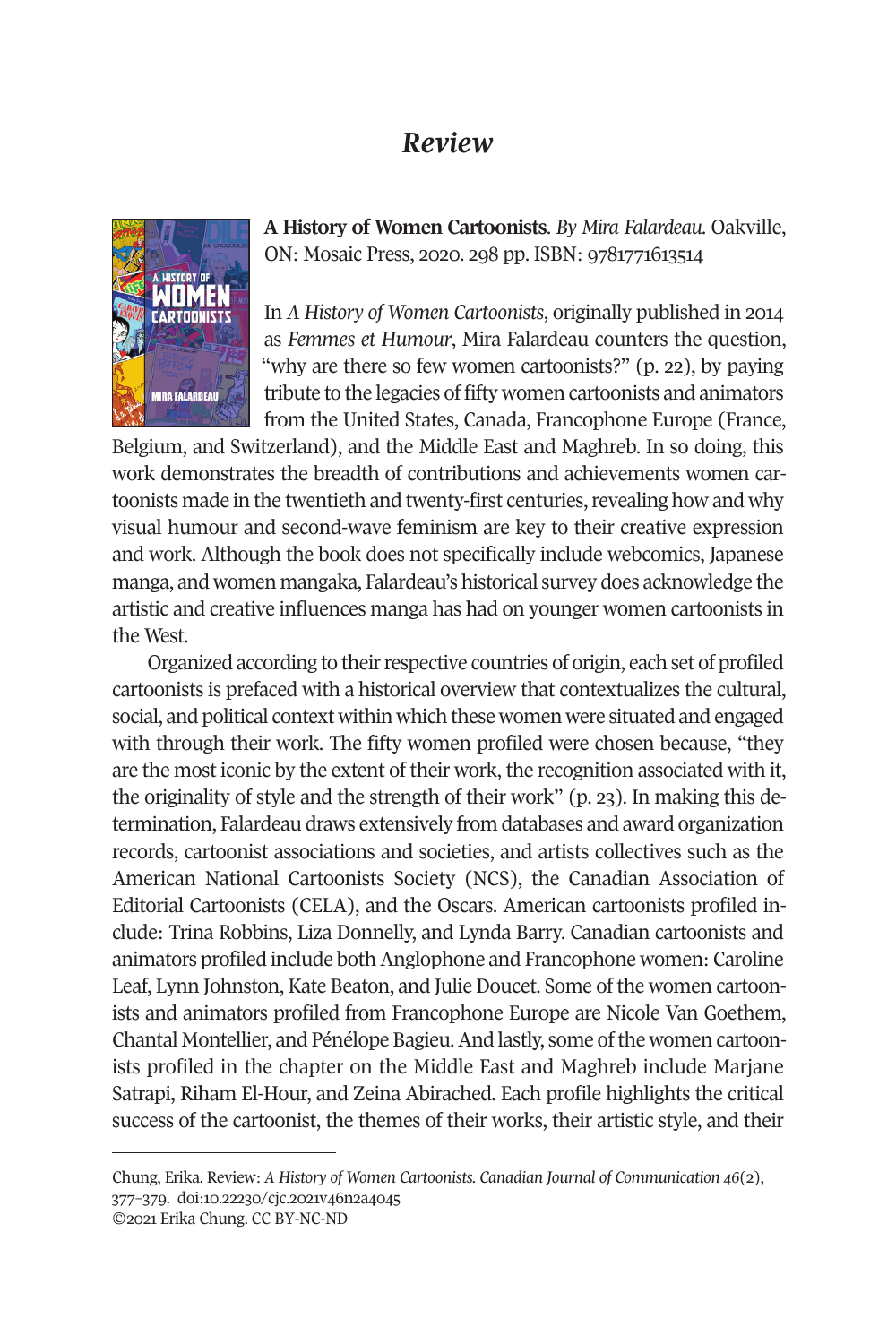378 *Canadian Journal of Communication* Vol 46(2)

contribution to cartooning or animation. Each profile is organized in an editorial fashion that includes an illustration by the cartoonist, a highlight of their visual humour, and concludes with an excerpt from a press interview about their perspective on women's position in cartooning.

By using historical and cultural analysis, Falardeau's examination illustrates the origins and developments of cartooning in each country with respect to second-wave feminism. Her analysis of Canadian cartooning, for instance, highlights the influences of American and European cartooning traditions, as reflected in Anglophone and Francophone comics and bande dessinée respectively, and the impact of second-wave feminism on cartoonists and their professional development. More importantly, Falardeau's examination draws attention and visibility to the often overlooked, or erased, experiences and work of women in cartooning and the creative industries. She provides three short case studies on the National Film Board of Canada, *The New Yorker*, and *Cartooning for Peace* as examples of affirmative action programs that have resulted in very positive outcomes in the fight against sexism. By emphasizing women's visibility, autonomy, and voices in relation to the second-wave feminist movement, Falardeau illustrates how women cartoonists have worked tirelessly to challenge sexism and advocate for equality and freedom of expression.

In addition to addressing the visibility of women cartoonists, Falardeau's analysis also focuses on the importance of visual humour used by women to represent their voice in cartoons and comics. She defines women's use of humour as a demonstration of revolt against male domination, thus connecting it with feminist political protest movements such as speaking out against the lack of women cartoonists nominated for awards and the hypersexualization of women characters in comic publications. In so doing, Falardeau demonstrates how, through the use of humour, women cartoonists communicate contradictions, isolation in their workplaces, and tokenization in their industries.

However, Falardeau's analysis of younger women cartoonists' feminist politics and cartoons is overly general. She claims younger cartoonists' works are not situated in a feminist framework, and are instead post-feminist and reproduce men's vision. This overly general contention essentializes feminism to the experiences and politics of white cisgender women, thereby negating the intersectional feminist politics reflected by younger women cartoonists such as Aminder Dhaliwal, Malaka Gharib, Gemma Correll, and Bianca Xunise. The works of these younger cartoonists explore the intersections of race, gender, sexuality, and class and have achieved success online, in print, and, in Xunise's case, have reached national syndication. As coined by Kimberlé Crenshaw (1991), intersectionality focuses on overlapping forms of marginalization that are mutually reinforcing. In other words, examining inequality in cartooning only through gender reinforces other forms of dominant power. Put simply, by employing an analytical framework rooted in